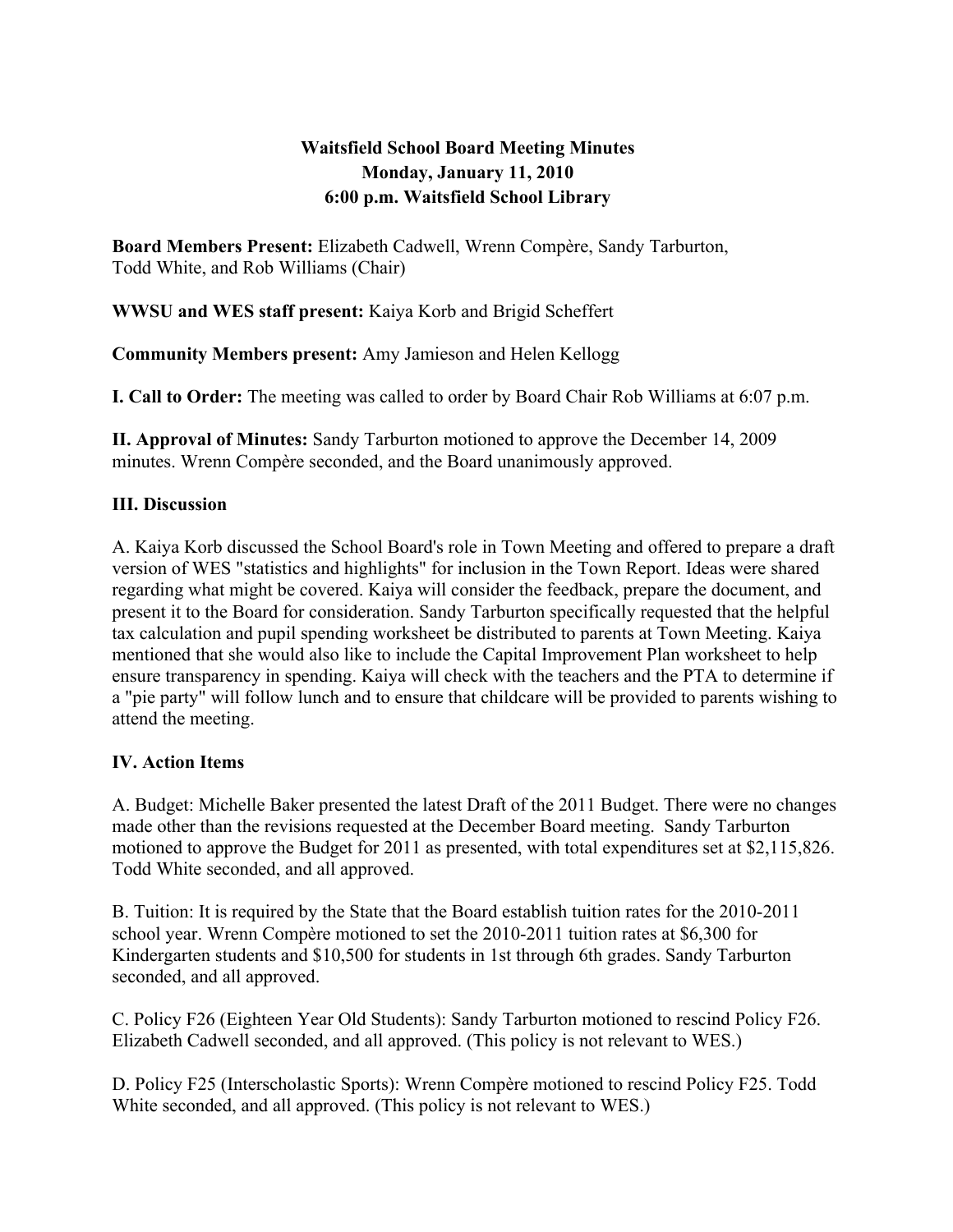Board Minutes January 11, 2010 Page 2

E. First Reading of Policy D10 (Public Complaints about Personnel): It was requested that a few changes be made to the wording. These revisions will be presented at the next meeting.

F. First Reading of Policy D12 (Harassment): It was requested that a few changes be made to the wording. These revisions will be presented at the next meeting.

G. First Reading of Policy E7 (School Crisis Prevention): It was requested that a few changes be made to the wording. These revisions will be presented at the next meeting.

### **V. Reports**

A. Financial Report: The financial reports for WES were distributed and explained.

B. Principal's Report:

• Principal Korb reported on various ongoing efforts at the school. She also requested permission to replace 5 computers. Todd White motioned to approve her request to use up to \$4,500 from the Reserve Fund to replace 5 computers with nearly new refurbished Macs. Wrenn Compère seconded the motion, and all approved.

• Principal Korb also reported that the Action Planning process will soon move to the next steps. State test results will be available toward the end of January, which will be helpful in guiding the work.

• The second half of the HINI Flu Clinic took place on January 11th. Kaiya will follow-up with some feedback to the Department of Health, and Rob Williams asked that we have a debriefing of the whole experience later in the year when time allows.

C. Superintendent's Report: Superintendent Scheffert responded to feedback pertaining to the "State of the Union" report offered in December. Sandy Tarburton requested that there be a link on the WES Website connecting interested persons with a digital copy of this report, as it explains in considerable detail what is happening at the Supervisory level.

### **VI. Executive Session**

Wrenn Compère motioned to enter Executive Session at approximately 8:35 pm to discuss personnel. Rob Williams seconded the motion, and all unanimously agreed. Attending Administrators were invited to remain. The Board came out of Executive Session at approximately 8:45 pm.